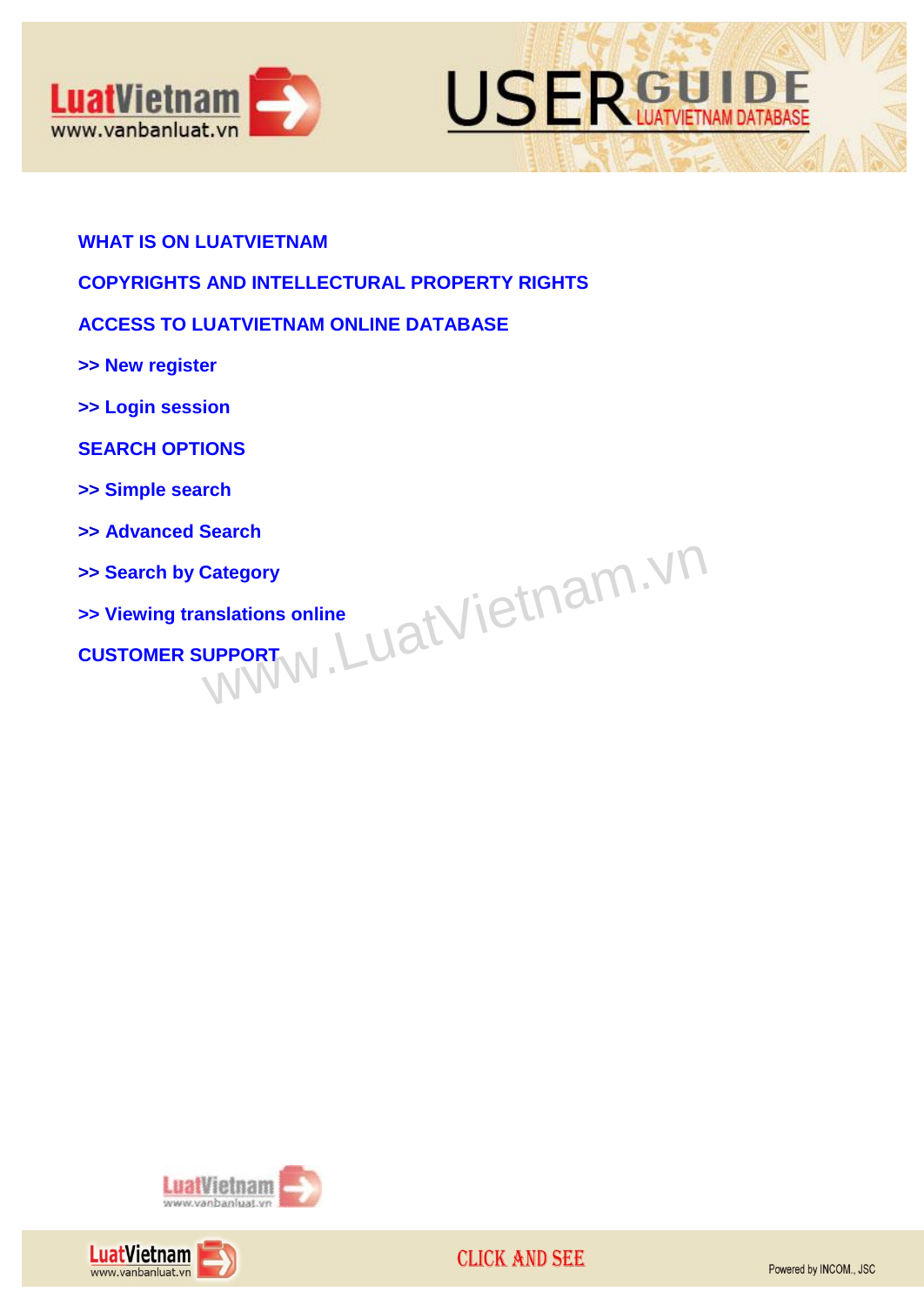## <span id="page-1-0"></span>**WHAT IS ON LUATVIETNAM**

Understanding in the right way and applying timely all the current Vietnam regulations are the demands of many individual, enterprises especially the ones with foreign factors in Vietnam as well as foreign enterprises who want to study and invest in Vietnam.

With the desire to support individual and units for learning about Vietnamese Law in English, from January 2010, Vietnam will deploy and supply the section English translations for Vietnam legal documents which are issued from 1986 to this moment.

The official translations are supplied by the Vietnam Law and Legal Forum Magazine (directly under Vietnam News Agency). Established in 1994, Vietnam Law and Legal Forum is high experienced for many years and responsible as the official unit which is appointed by the Prime Minister for translating and issuing Official Gazette (English) of Vietnam, its translations are often used as the comparison when having any differences among current unofficial translations. Vietnam Law and Legal Forum"s translations are considered as the best insurance (or the most credit one) for studying Vietnam State"s legal documents in English.

Besides, LuatVietNam also supplies additionally other translations as references in order to fulfill the richness and diversification among them (official and unofficial translations) in Vietnam.

By the certified quality of Vietnam Law and Legal Forum" s translations in many years, LuatVietNam hopes to give the best searching address for English translations in Vietnam.

# <span id="page-1-1"></span>**COPYRIGHT AND INTELLECTURAL PROPERTY RIGHTS**

All copyright and other intellectual property rights in LuatVietnam and other materials on it belong to LuatVietnam. The re-using of information, English translating documents from LuatVietnam to circulate on means of media or other websites must be allowed in writing from INCOM Company and must write source of LuatVietnam - [www.luatvietnam.vn"](http://www.luatvietnam.vn/). See Terms and **Conditions** NCOM Company and must write source of LuatVietnam - www.luatvietnam<br>ETNAM ONLINE DATABASE

# <span id="page-1-2"></span>**ACCESS TO LUATVIETNAM ONLINE DATABASE**

#### <span id="page-1-3"></span>**>> New register**

You can access LuatVietnam database at any time – 24 hours each day, 7 days each week from anywhere in the world whether you have a computer which are connected with internet. Remember you can only access the legal documents offline only when you have downloaded them to your computer.

New register to be the member of the website [www.luatvietnam.vn](http://www.luatvietnam.vn/)

The registration to the website LuatVietnam is governed by Terms and Conditions of LuatVietnam. Please click on New register on the LOGIN box and then.

**A** Home Page » Register

| <b>REGISTRATION</b>                                                           |                                        |  |  |  |  |
|-------------------------------------------------------------------------------|----------------------------------------|--|--|--|--|
| Username: *                                                                   | Password:                              |  |  |  |  |
| Email: *                                                                      | Confirm Password: *                    |  |  |  |  |
| Subscribe to receive weekly free newsletters:<br>$\odot$ No<br>$\bigcirc$ Yes |                                        |  |  |  |  |
| How do you know about LuatVietnam's service?<br>$\sim$ 10 $\,$                | Vietnamese<br>$\overline{\phantom{a}}$ |  |  |  |  |

You can choose any username that you feel convenient for you, the system will automatically check the username's availability or you can check manually by click in the symbol  $\mathbb Q$ . www.vanbanluat.vn



# **CLICK AND SEE**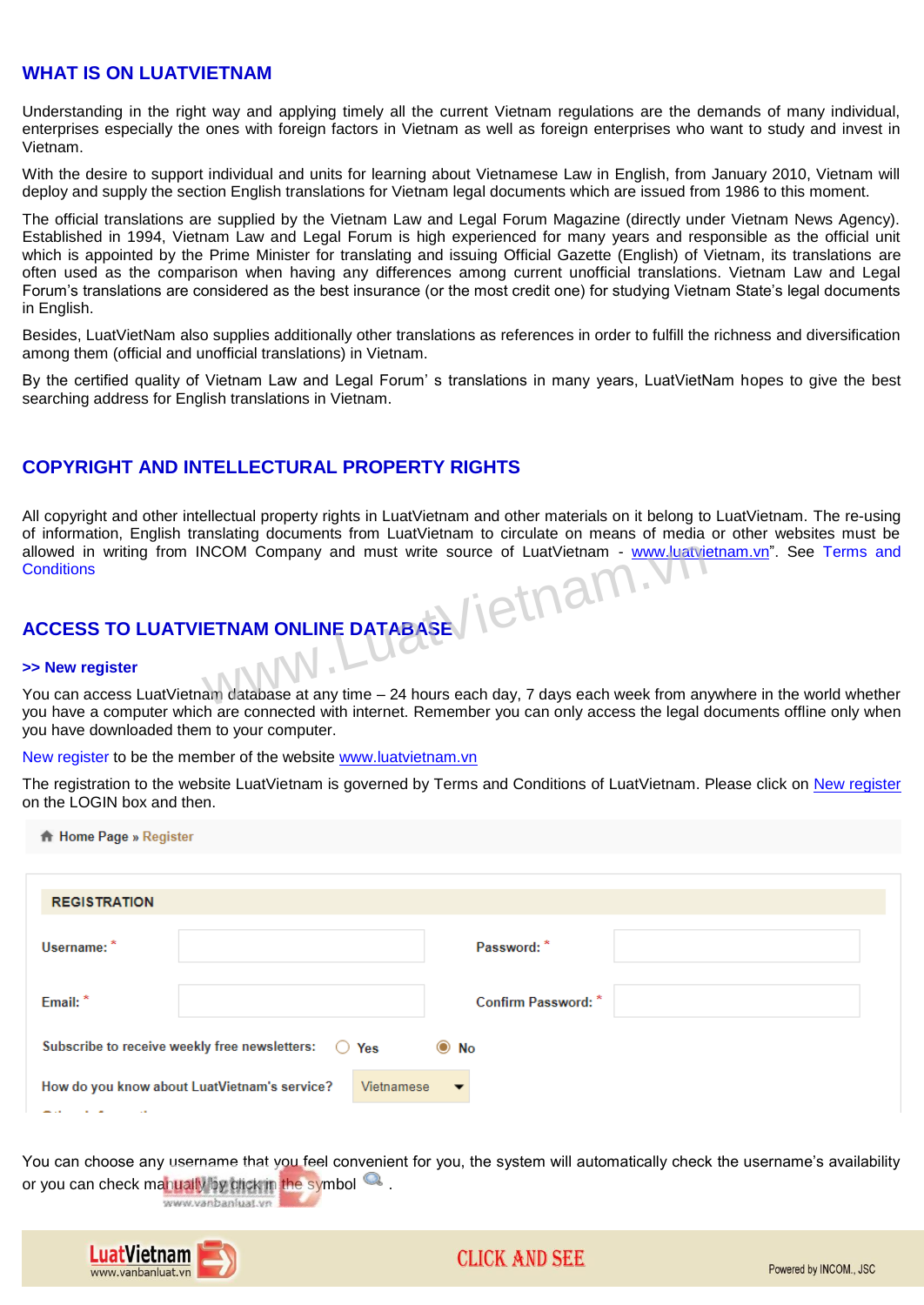You choose any password and fill your email address, code verification on the regulated boxes, and don't forget to accept Term and Conditions of using legal documents in English before press the button **Create**.

An email will be sent to the email address that you register. You should login your email to active provided link so as to be the official member otherwise you are warned not to be able to access the page.

#### <span id="page-2-0"></span>**>> Login Session**

If you enter wrong ID, a message will tell you: a message will tell you so *"Username or password is invalid"*

If you forget your password, you can click in Forgot password, after typing your username in the box, your new password will be send back to your registered email address.

| Notice: If you forget the password, please type your username in the box and<br>your new password will be send back to your registered email address |  |  |  |  |
|------------------------------------------------------------------------------------------------------------------------------------------------------|--|--|--|--|
| <b>SEND</b>                                                                                                                                          |  |  |  |  |
|                                                                                                                                                      |  |  |  |  |

LuatVietnam monitors and keeps records of online access to LuatVietnam Database.

For security purpose, your Login Session will automatically expire if you don"t active your LuatVietnam screen for 15 minutes. If your Login Session expires, please re-enter your username and password.

To enable you to access LuatVietnam at any time (for 3 users at maximize) at anytime and from anywhere in the world, you should logout properly when you finish using LuatVietnam service because if you do not logout properly, your account will remain open and you and your friends/colleagues will not be able to login if there are 2 another person are using the service. ww.LuatViet

## <span id="page-2-1"></span>**SEARCH OPTIONS**

To facilitate the search process on legal documents in English, there are two ways to choose: Simple Search and Advanced Search.

#### <span id="page-2-2"></span>*>>* **For Simple Search:**

| <b>SEARCH FOR DOCUMENTS</b>       |                                                 |               |  |
|-----------------------------------|-------------------------------------------------|---------------|--|
| 117/2017/ND-CP                    |                                                 | <b>SEARCH</b> |  |
| $\sqrt{d}$ Advanced search $\div$ | ◉ All ⊙ Content ○ Official number □ Word/Phrase |               |  |

- Select **All** for all the available information and fields.
- Select **Content** for the purpose on searching by document's content.
- Select **Official Number** for the purpose on searching by official number.
- Select **Word/Phrase** for the purpose on searching by word/phrase

Feel free to fill with the information related to the options you have chosen above. Click on Search for report on search results.

## <span id="page-2-3"></span>**>> For Advanced Search**

To be able to view legal documents in English, all search fields have been selected in advance. Please browse all the search fields listed in the box in the drop-down direction, then click on  $\frac{S\text{earth}}{S}$  for report of search results. Note that this searching form is not compulsory to fill in all the fields.



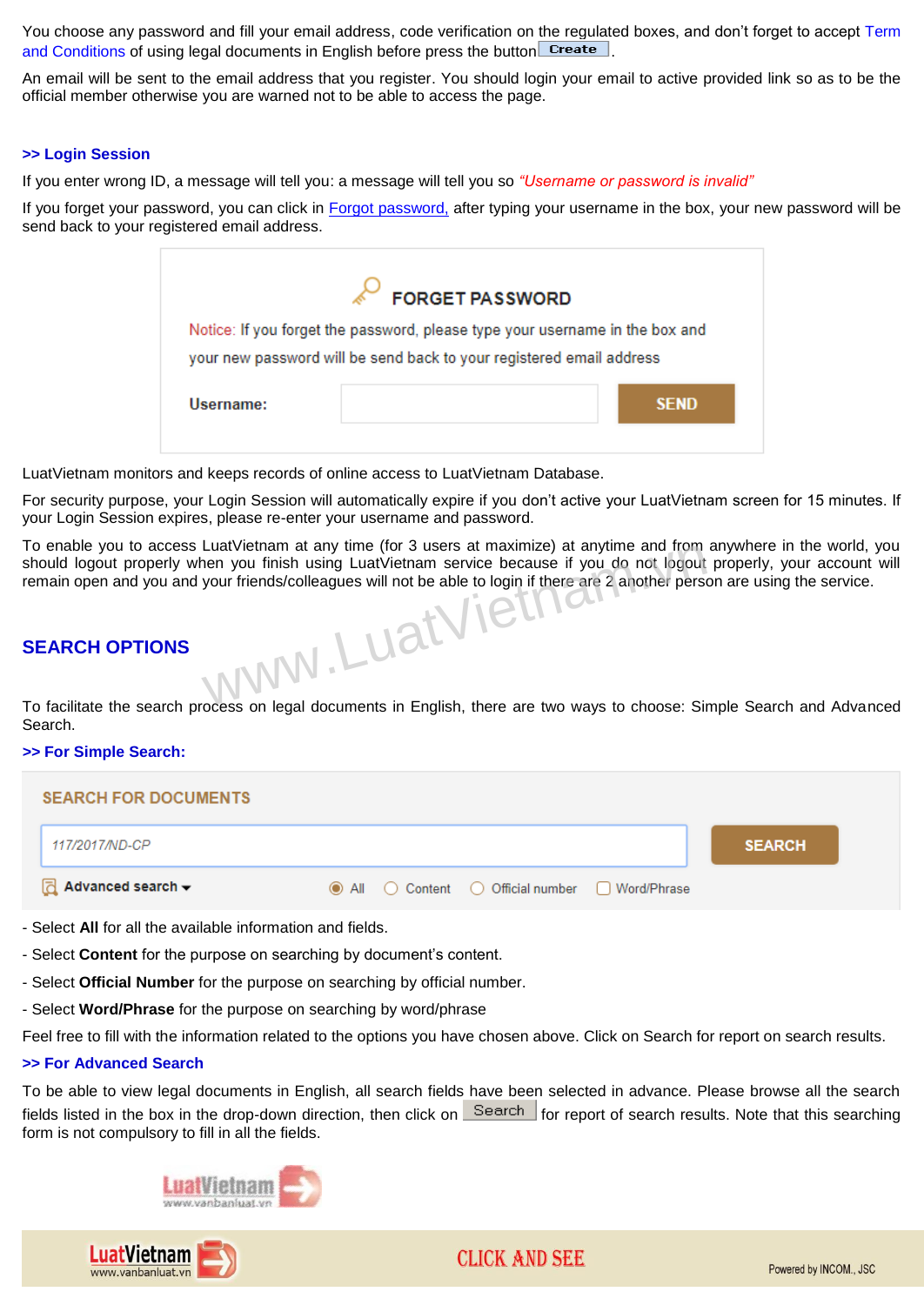| <b>SEARCH FOR DOCUMENTS</b>                  |                          |            |                          |                                         |                          |             |               |  |
|----------------------------------------------|--------------------------|------------|--------------------------|-----------------------------------------|--------------------------|-------------|---------------|--|
| Keyword                                      |                          |            |                          |                                         |                          |             | <b>SEARCH</b> |  |
| $\Box$ Advanced search $\blacktriangleright$ |                          |            | $\odot$ All $\odot$      | Content ◯ Official number ◯ Word/Phrase |                          |             |               |  |
| Date From                                    | ⊡                        | Date To    | ü                        | <b>Legislation Types</b>                | $\overline{\phantom{a}}$ | All content | ▼             |  |
| <b>EffectStatus</b>                          | $\overline{\phantom{a}}$ | All fields | $\overline{\phantom{a}}$ | Language                                | ▼                        | Signers     |               |  |
|                                              |                          |            |                          |                                         |                          |             |               |  |

## **\* FIELD 1 (KEYWORD):**

To enable you to view the legal documents related to one problem, the keywords has been pre-selected.

For example, if you want to find legal documents related to the same problem in Finance – Banking, please fill keywords (both in the sections: Simple Search and Advanced Search) related to this category such as: finance; banking, credit, interest, loan, banking institution and so on in the search field. And then fill and select other search fields as in the fields below for the further exact searches, feel free to skip any search fields if they are not available and click on Search for report of search results.

#### **\* FIELD 2 (OFFICIAL NUMBER):**

In the case that the exact official number is know (Ex: *Decision No. 117/2017/ND-CP),* Just fill this number in the search field "Official number". Then click on **Search for report of search results. Note that all other search fields and information can be** skipped if not available ietnam.

#### **\* FIELD 3 (ISSUING DATE):**

To facilitate the process in viewing Vietnam legal documents in English, the date field and issuing date have been pre-selected. As finding the legal documents that you know exactly issuing date, please fill the same dated in the attributes "From dated" and "To date" due to the order DD/MM/YY, date December 01, 2017 for example, you can fill 01/12/2017 in both search options "From date" and "To date" as following:

| $\overline{d}$ Advanced search $\overline{\phantom{a}}$ |   |            | All C Content |  |
|---------------------------------------------------------|---|------------|---------------|--|
| 01/12/2017                                              | ы | 01/12/2017 | ⊡             |  |

Otherwise, fill the period of time in the search box to view all the legal documents issued in that phase.

| $\overline{d}$ Advanced search $\overline{\phantom{a}}$ |   |            | $\odot$ All $\odot$ Conte |
|---------------------------------------------------------|---|------------|---------------------------|
| 01/12/2017                                              | ⊓ | 28/12/2017 | ⊓                         |

Note: Click on Calendar Symbol to view the convenient calendar facility

#### **\* FIELD 4 (LEGISLATION TYPE):**

To make possible to view a selection on legal documents in the same type, the legislation type search has to be selected in advance. Feel free to scroll the Legislation type search list in the drop-down direction.



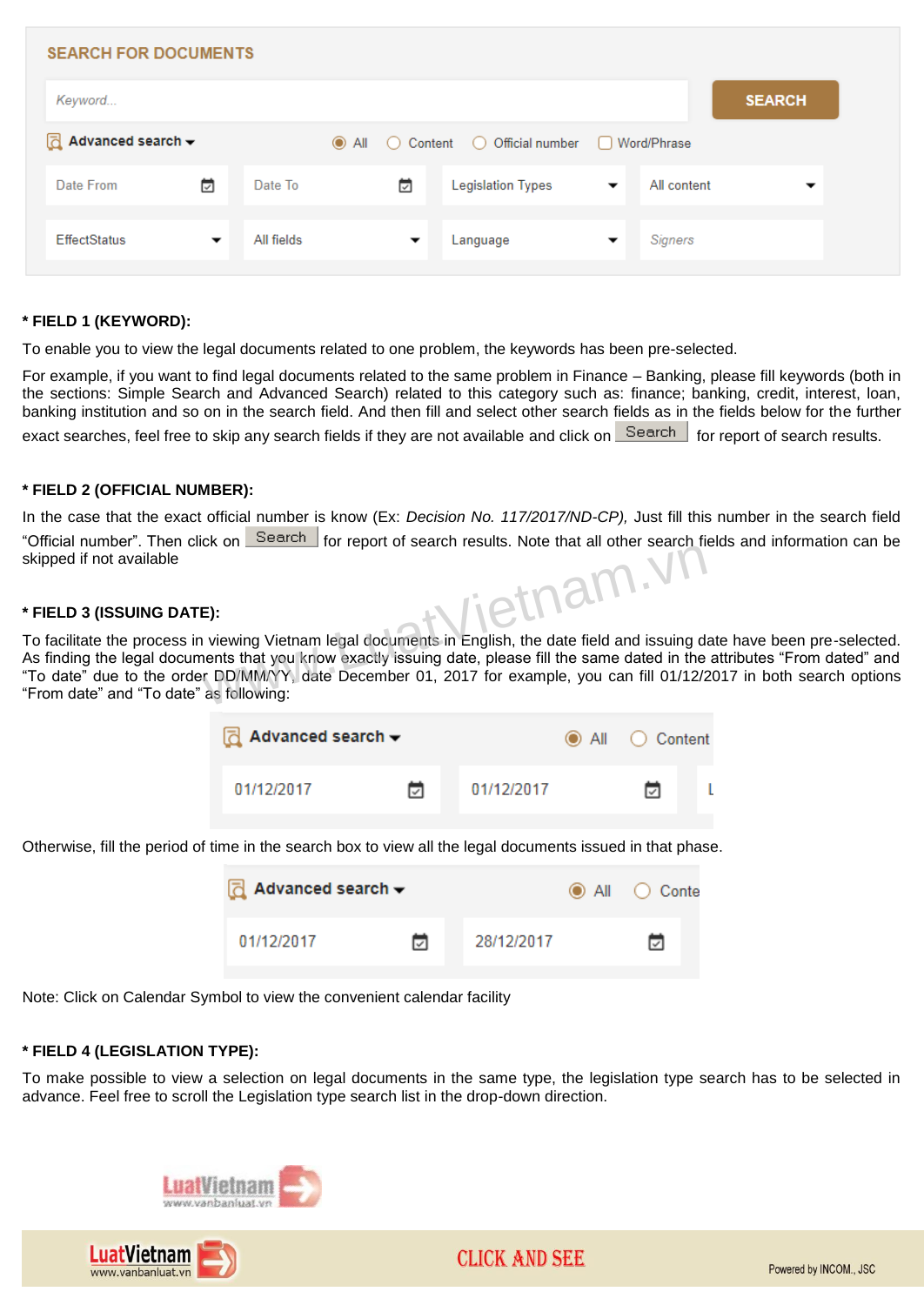

For all the documents having information on issuing date, legislation type, issuing body, signer or all, please fill information in one or more search fields in Advanced Search. And then you can skip the remains and click on **Fore and The Then** for report of search results.

Note: The search fields: Issuing body and Singer can follow the same search steps as Legislation type

## **\* FIELD 5 (ISSUING BODY):**

Select from the wide range of issuing bodies available in the drop-down lists on the Advanced search page. They are listed in the alphabet order:



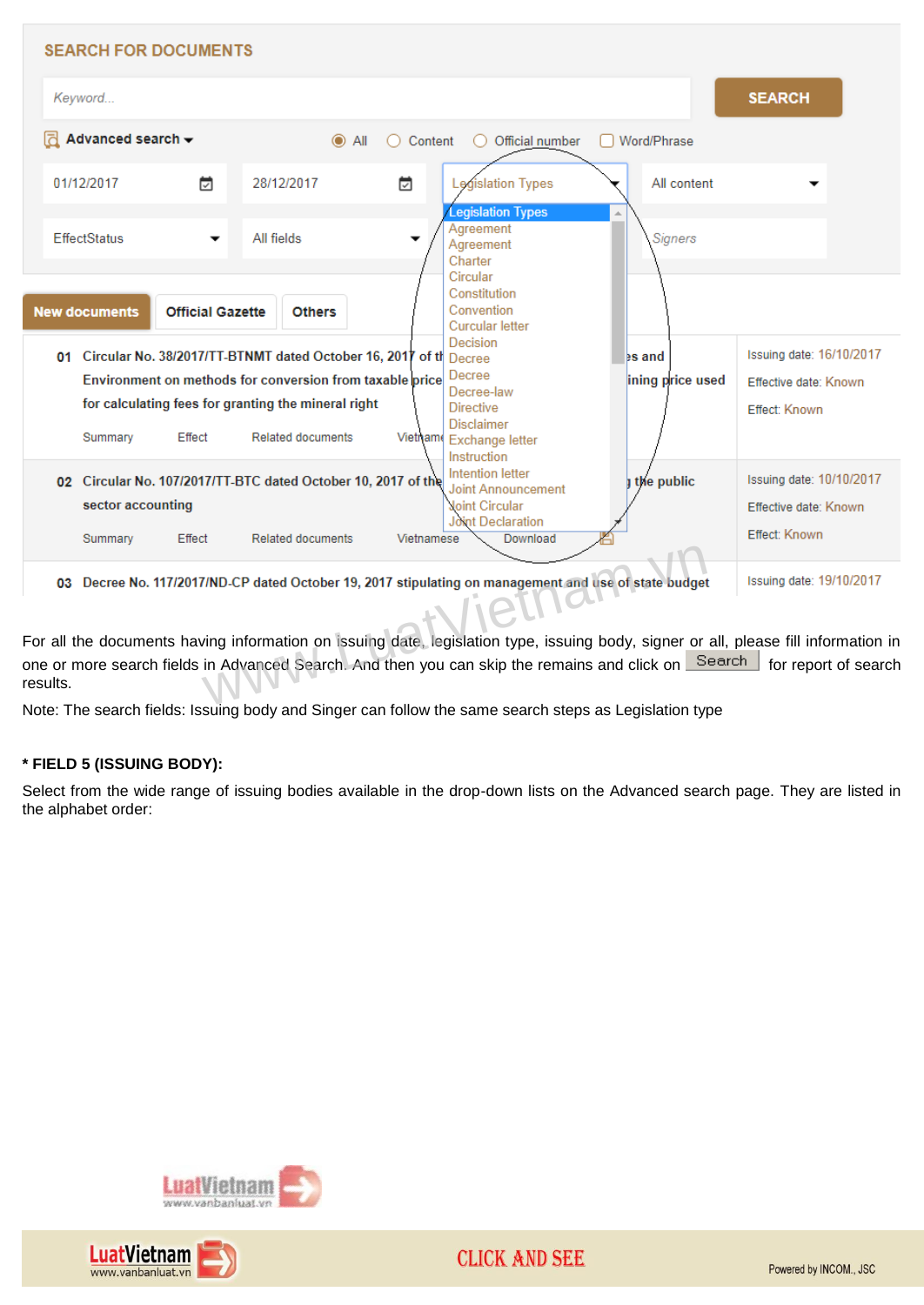

The issuing bodies ranges from National Assembly, Government, The Prime Minister, all Ministries and Government Agencies and more. For searching the documents issued jointly by more than one issuing body, select any issuing bodies included in document. Then select button Search

The issuing body search will report all documents for which a translation is available in LuatVietnam database which has been issued by the selected issuing bodies.

To narrow the document reported, please fill information in one or more search fields in Advanced Search like issuing date, legislation type, issuing body, signer or all. And then you can skip the remains and click on Search for report of search results.

## **\* FIELD 5 (CATEGORY):**

To make possible to view all the legal documents in one category, the category search has been pre-selected. Feel free to browse all the category options in the drop-down list. If you want to find legal documents in one category (Ex: Investment), you can choose the category "Investment" in the list and other fields such as Legislation type, Issuing body, Signer and Issuing date if available. Finally click on  $\frac{Search}{}$  for report of search results.

In other ways, you can browse the title **SEARCH BY CATEGORY** 

## <span id="page-5-0"></span>**>> Search by Category**

**How to select search option**





Powered by INCOM., JSC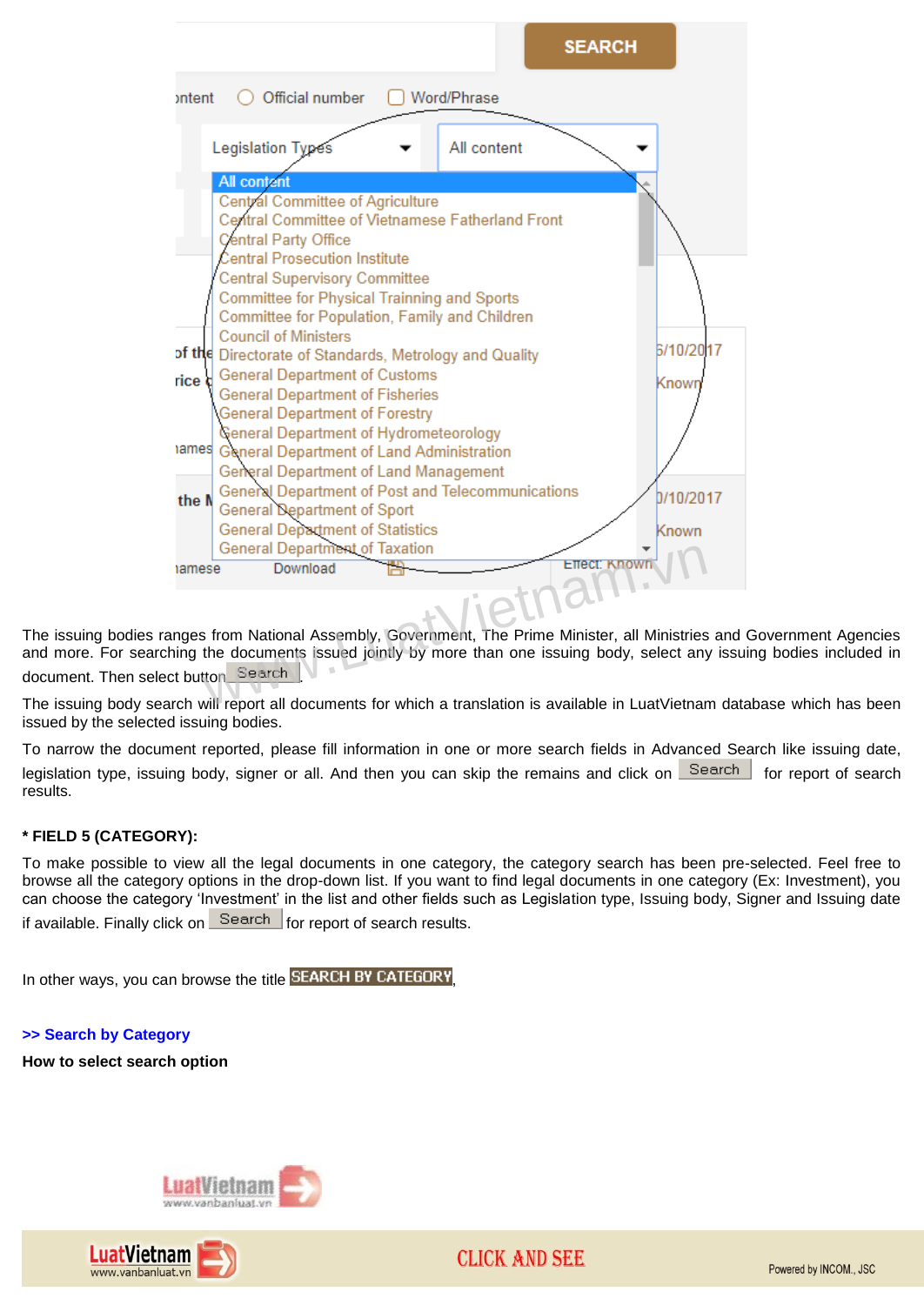Go to the left-hand column of LuatVietnam website (picture on right) and click on your preferred search option.

### **Subject category search**

To make possible to view all the legal documents in one category, the category search has been pre-selected. Feel free to browse all the category options in the drop-down list. Select from the range of subject categories available in the drop-down list, there are 6 main categories.

#### **SEARCH BY CATEGORY**

Construction **Education - Training - Vocational** training **Enterprise** Export - import **Finance - Banking** Investment **Labor - Salary Land - Housing Medical - Health** Tax - Fee - Charge **Others field** 

A subject category search will report all the translations relating to the category available on LuatVietnam database which has been assigned to that subject category selection. To narrow the translation reported, please turn back Advanced Search.

#### <span id="page-6-0"></span>**>> Viewing translations online**

#### **Viewing title and content**

| To view the translations of Vietnam legal documents, click on Link in your search report |                                                                                                    |                       |                                                   |
|------------------------------------------------------------------------------------------|----------------------------------------------------------------------------------------------------|-----------------------|---------------------------------------------------|
| <b>SEARCH FOR DOCUMENTS</b>                                                              | <b>LuatVietnam.VI.</b>                                                                             |                       |                                                   |
| 117/2017/ND-CP                                                                           |                                                                                                    |                       | <b>SEARCH</b>                                     |
| WWW.<br>Advanced search $\star$<br>lā                                                    | $\bullet$ All<br>Content<br>Official number                                                        | Word/Phrase           |                                                   |
| ind 7043 result (1/353 page)                                                             | <b>Click here</b>                                                                                  | Sort: Descending<br>▼ | Public date<br>By:                                |
| 01<br>for some external activities                                                       | Decree No. 117/2017/ND-CP dated October 19, 2017 stipulating on management and use of state budget |                       | Issuing date: 19/10/2017<br>Effective date: Known |
| Effect<br><b>Related documents</b><br>Summary                                            | Vietnamese<br>Download                                                                             | H                     | Effect: Known                                     |

#### **Select report order**

The order of documents in result report can be reordered so as to be most convenient for viewing.

|         | Find 7043 result (1/353 page)           |                                                                                            |            |                      | Descending<br>Sort:                              | By:<br>Public date                                |
|---------|-----------------------------------------|--------------------------------------------------------------------------------------------|------------|----------------------|--------------------------------------------------|---------------------------------------------------|
| 01      | for some external activities            | Decree No. 117/2017/ND-CP dated October 19, 2017 stipulating on management and usless wave |            |                      | <b>Descending</b><br>Ascending<br><b>Teaugus</b> | Issuing date: 19/10/2017<br>Effective date: Known |
| Summary | Effect                                  | <b>Related documents</b>                                                                   | Vietnamese | Download             | Н                                                | Effect: Known                                     |
|         |                                         | www.vanbanluat.vr                                                                          |            |                      |                                                  |                                                   |
|         | <b>LuatVietnam</b><br>www.vanbanluat.vn |                                                                                            |            | <b>CLICK AND SEE</b> |                                                  | Powered by INCOM., JSC                            |